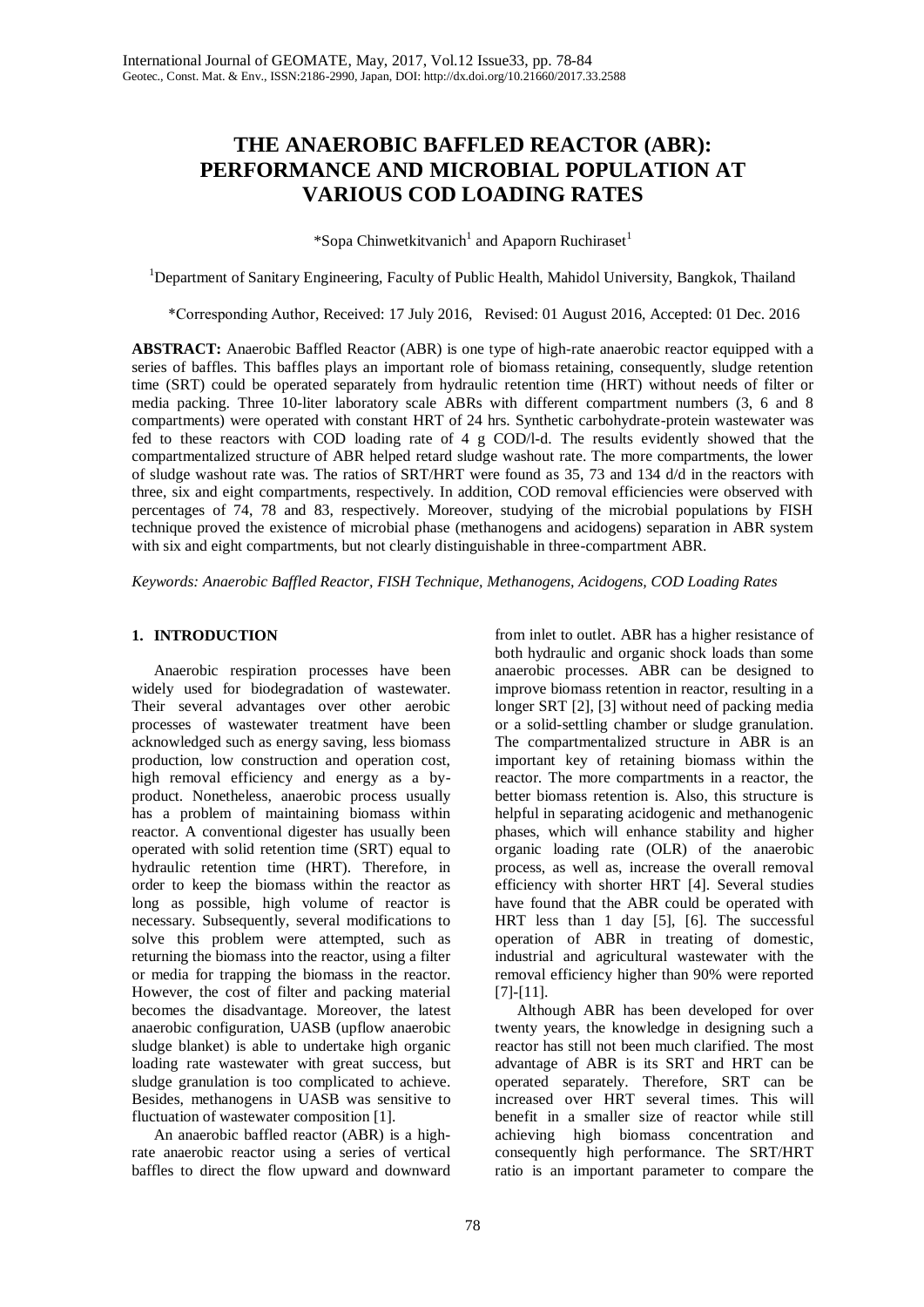effectiveness of ABR technically and economically. The aim of this study is to study effect of compartment numbers on SRT/HRT ratios and appropriate OLR for treating carbohydrate-protein wastewater.

## **2. MATERIALS AND METHODS**

# **2.1 Laboratory Scale Reactors**

A schematic diagram of experimental setup was shown in Fig. 1. Three laboratory-scale ABRs were made of clear acrylic with the detail and dimension of reactors as shown in Fig. 2. All three reactors were having ten liters effective volume and most of the components are similar. The difference was the number of compartment consisted in each reactor, which three, six, and eight compartments were applied for this study.



Fig. 1 A schematic diagram of experimental setup (6-compartments).



Fig. 2 Details and dimension of experimental reactor (6-compartments).

Each compartment had a vertical baffle that directs the liquid flow alternately downward and upward. The ratio of down-flow and up-flow width in each compartment was 1:3 as suggested by Dama et al. [10]. Also, the 45-degree slanting baffle was recommended to reduce the region of dead space and direct the flow to the center of the up-flow region [10]. The wastewater flows from one compartment to the next through window cut on the acrylic partition. The gas outlets are on the upper part of the reactor and sampling ports are at the side.

## **2.2 Seeding and Acclimatization**

The systems were inoculated with anaerobic sludge from ABR treating swine wastewater for approximately three months. Each reactor was seeded with initial MLSS of about 28 g/l, then; they were allowed to settle for about two days. For acclimatization, synthetic carbohydrate-protein wastewater containing a designate strength was fed with an operating HRT of 80 hrs, which was suggested for high stability and COD removal [12]. Then, it was gradually decreased to the designated HRT of 24 hrs. All reactors were operated until a steady state was reached.

#### **2.3 Experimental Design**

This experiment was divided into two parts; the first part was conducted with three reactors equipped with three, six and eight compartments, named as 3C-OLR4, 6C-OLR4, and 8C-OLR4, respectively. They were all operated with OLR of 4 g COD/l-d and HRT of 24 hrs. The second part was operated with three more different OLRs of 8, 12 and 16 g COD/l-d using reactors with a certain compartment number. According to the results from the first part, the eight-compartment reactor showed the most appropriate reactor for overall performance. Hence, six experiments were conducted with operating conditions as detailed in Table 1.

Table 1 The operating conditions in this study.

| Exp. names                             | No. of<br>compar<br>tments | COD<br>(mg/l) | <b>HRT</b><br>(hrs) | OL R<br>$(g \text{ COD}/$<br>$1-d$ |
|----------------------------------------|----------------------------|---------------|---------------------|------------------------------------|
| Part I: Effects of compartment numbers |                            |               |                     |                                    |
| 3C-OLR4                                | 3                          | 4,000         | 24                  | 4                                  |
| $6C-OLR4$                              | 6                          | 4,000         | 24                  | 4                                  |
| 8C-OLR4                                | 8                          | 4,000         | 24                  | 4                                  |
| Part II: Optimum organic loading rate. |                            |               |                     |                                    |
| 8C-OLR8                                | 8                          | 8,000         | 24                  | 8                                  |
| 8C-OLR12                               | 8                          | 12,000        | 24                  | 12                                 |
| 8C-OLR16                               | 8                          | 16,000        | 24                  | 16                                 |

#### **2.4 Analytical Methods**

Samples were regularly collected by grab sampling method. Influent and effluent sample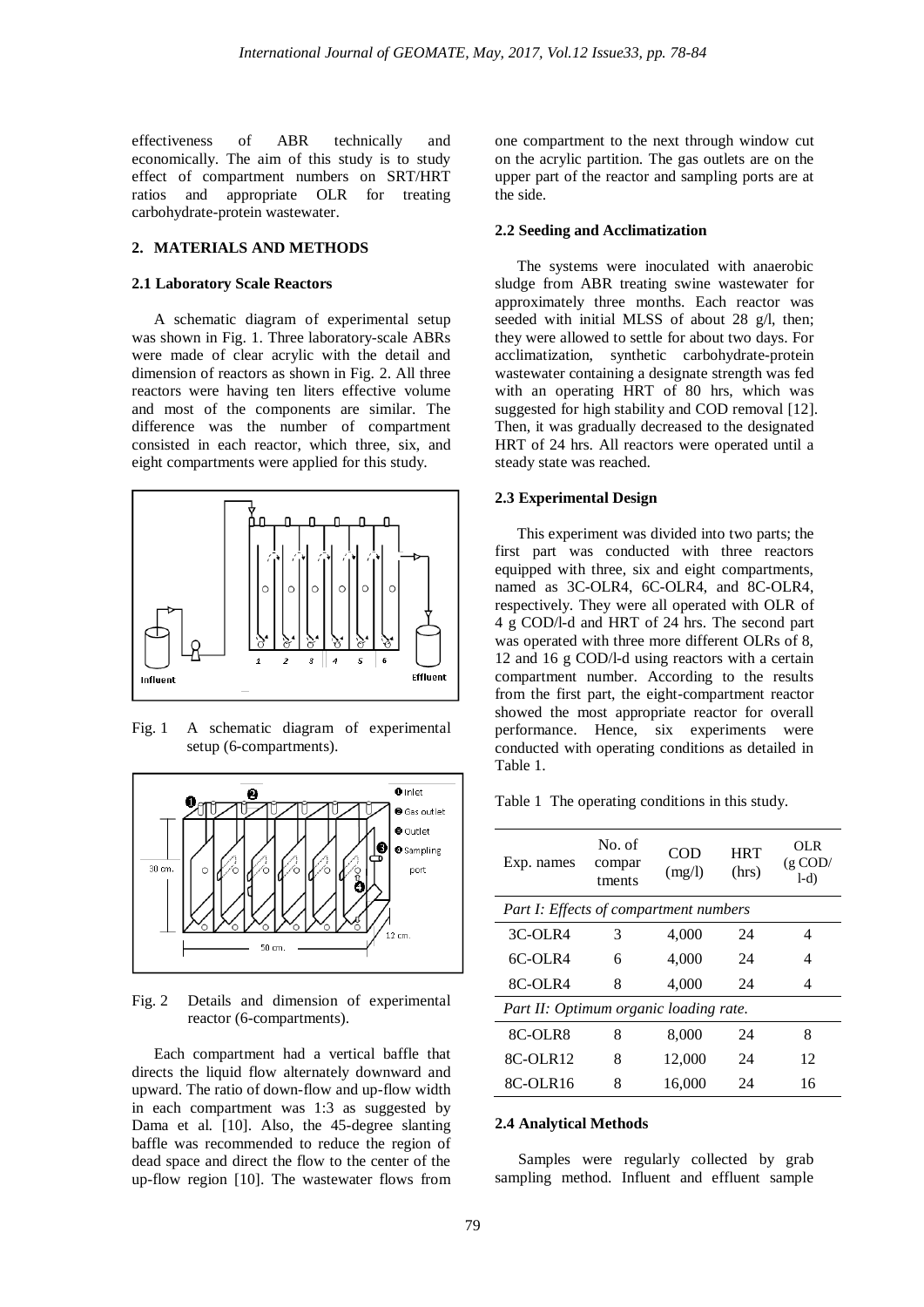were collected from storage container. Supernatant of each compartment was collected from sampling ports as shown in Fig.2. The parameters of total COD (tCOD), soluble COD (sCOD), Alkalinity, TSS, VSS, pH, and ORP were determined in accordance with Standard Methods for the Examination of Water and Wastewater [13]. Biogas was collected and counted by gas meters using water displacement method. Bacterial community was determined by FISH technique.

## **3. RESULTS AND DISCUSSION**

#### **3.1 Part I: Effects of Compartment Numbers**

#### *3.1.1 Performance in COD removal*

Average influent COD levels fed into 3C-OLR4, 6C-OLR4, and 8C-OLR4 experiments were 4,050, 4,230, and 4,230 mg/l, respectively. The pH values of the feeds were 8.2, 8.1, and 8.1 with prepared alkalinity of 2,220, 2,040, and 2,040 mg/l as CaCO3, respectively. Figure 3 illustrated that COD removal efficiencies during high HRT of 80 hrs were quite high (>80% removed) in all ABRs. The lower HRT, the lower COD removal appeared, due to low HRT might induce channeling occurrence, resulting in less contact between sludge and substrate, as well as higher sludge washout.

Average COD removal efficiencies during a steady state of 74, 78 and 83% were found in 3C-OLR4, 6C-OLR4 and 8C-OLR4 experiments, respectively. In addition, COD utilization rates were averagely 29.8, 32.8, and 35.0 g/d, respectively. This could be said that more compartments could enhance COD utilization rate. Moreover, HRT adjusting during acclimatization (especially decreasing HRT or increasing OLR) affected COD removal efficiency more dramatically in less compartment number reactor. The ABR with more compartment numbers exhibited higher tolerability to hydraulic change.

In addition, a profile of soluble COD values in every compartment of each reactor (data not shown here) illustrated that COD was mostly removed in the first compartment  $(40 - 58\%)$ , then, slightly decreased throughout the reactor.

#### *3.1.2 pH values and microbial phase separation*

Lengthwise increasing pH was observed throughout the reactors, which microbial phase separation in ABR could be implied. The front of reactor acts like an acidogenic phase, and the latter performs as methanogenic phase. However, a phase separation was not obvious in the 3C-OLR4 experiment where little different pH values occurred among its three compartments (6.8, 6.9,

and 7.1, respectively). Anyway, phase separation was more evident in other two experiments (6C-OLR4 and 8C-OLR4), especially in consideration of pH values. That is, pH values in the first and the last compartments of a 6C-OLR4 experiment were 6.8 and 7.5, while those of 8C-OLR4 experiment were 6.5 and 7.7. It appears that more compartments in a reactor could induce the proper environment for two- phase anaerobic operation.



Fig. 3 COD removal efficiencies and OLRs of the Part I experiments.

#### *3.1.3 Sludge mass balance*

Figure 4 shows a component of sludge mass balance in Part I experiments based on initial sludge concentration of around 28 g TSS/l inoculated into 10-litre reactors. Initial sludge mass in reactors 3C-OLR4, 6C-OLR4, and 8C-OLR4 were calculated at 288, 273 and 276 g TSS,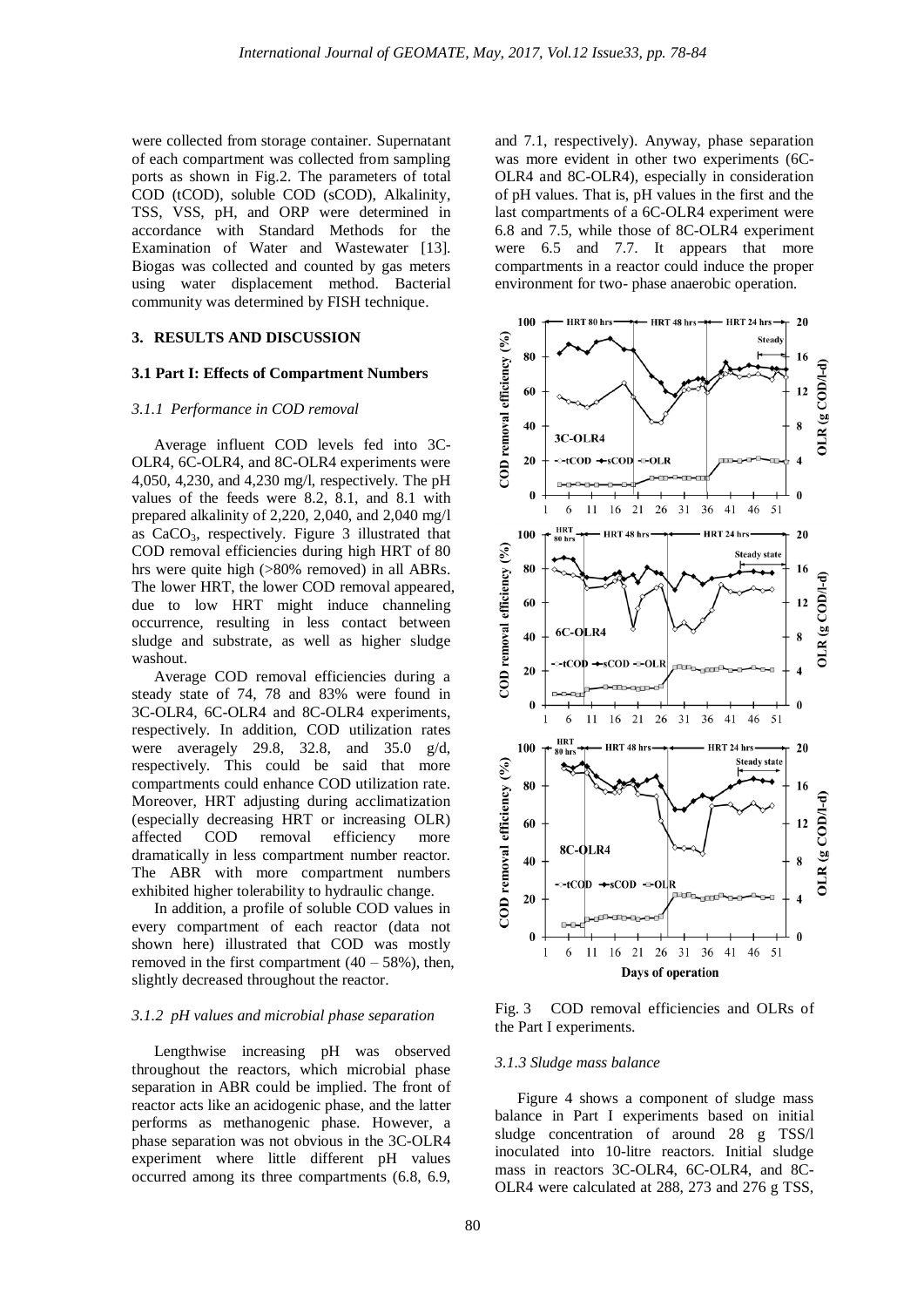respectively. Effluent suspended solids (SS) were regularly analyzed and used for total sludge washout calculation. Total mass of sludge washout were 269, 205 and 110 g TSS, while final sludge mass of 99, 159 and 257 g TSS resided at the end of experiments, respectively. According to mass balance, produced sludge mass were calculated at 79, 90 and 91 g TSS, respectively. Observed yield in all reactors were obtained at 0.04 g VSS/g COD.



Fig. 4 Sludge component in consideration of different compartment numbers (Part I).

Sludge produced in the reactor 3C-OLR4 was significantly lower than the other two (6C-OLR4 and 8C-OLR4). It could be due to larger compartment in a three-compartment reactor than six- and eight-compartment reactors. Though the recommended ratio of up-flow and down-flow width of 1:3 was installed in all reactors, more dead-space still occurred in a three-compartment reactor, and could reduce contact opportunity between sludge and substrate. Also, the mixing in six- and eight-compartment reactors was visually better.

As mention above, one may conclude that the number of compartment affects on maintainability of sludge within ABRs, the more compartment numbers, the lower sludge washout rate is and the higher sludge resides in the reactor. Also, higher SRT and SRT/HRT ratio were observed in reactors equipped with more compartment numbers as shown in Fig. 5.

The SRT/HRT ratios achieved in this study evidently showed that SRT and HRT could be separately controlled under ABR configuration. These SRT/HRT ratios (Fig.5) were similar to those of ABRs reported elsewhere [5], but still could not compete with that found in UASB configuration reactors [14]. However, the complexity of UASB reactor design and its operation might cause grave concern. Nonetheless, lower SRT/HRT ratios in ABRs were sometimes reported, especially when treating high solid content associated with low biodegradability wastewater [15].



Fig. 5 SRT/HRT ratios in consideration of different compartment numbers (Part I).

# **3.2 Part II: Optimum Organic Loading Rate**

#### *3.2.1 Performance and microbial phase separation*

According to the results from previous experiments (Part I), eight-compartment ABRs were selected for this experimental part (Part II). COD content in synthetic wastewater were adjusted to obtain designated OLRs as shown in Fig.6. Average influent COD in the experiments of 8C-OLR8, 8C-OLR12, and 8C-OLR16 were at 8,300, 12,463 and 16,301 mg/l, respectively. Averages of influent pH were 8.3, 8.3, and 8.5, as well as, of alkalinity were 2,148, 1,963, and 2,606 mg/l as  $CaCO<sub>3</sub>$ , respectively.

Figure 6 shows that average COD removal efficiencies achieved during a steady state of the experiments 8C-OLR8 and 8C-OLR12 were 96 and 88%, respectively, which were similar to one of 8C-OLR4 experiment (83%) mentioned in the previous part. For the experiment of OLR at 16 g COD/l-d (8C-OLR16), resided sludge from the experiment with OLR of 8 g COD/l-d was inoculated. During the acclimatization, this reactor with the OLR of 8 g COD/l-d showed COD removal efficiencies near 90% level. After final adjustment of the OLR up to 16 g COD/l-d, COD removal efficiency rapidly decreased to 34% level within a week and failure eventually appeared.

More acidic pH values of 5.4 and 5.7 were observed in the first compartments of the 8C-OLR8 and 8C-OLR12 while neutral pH of 7.8 and 7.3 were still maintained in the last compartment. It is possibly believed that microbial phase separation was more obvious when operating OLR increased.

#### *3.2.2 Sludge mass balance*

Similarly, initial sludge concentration of around 28 g TSS/l was inoculated into every reactor. After reaching a steady state, sludge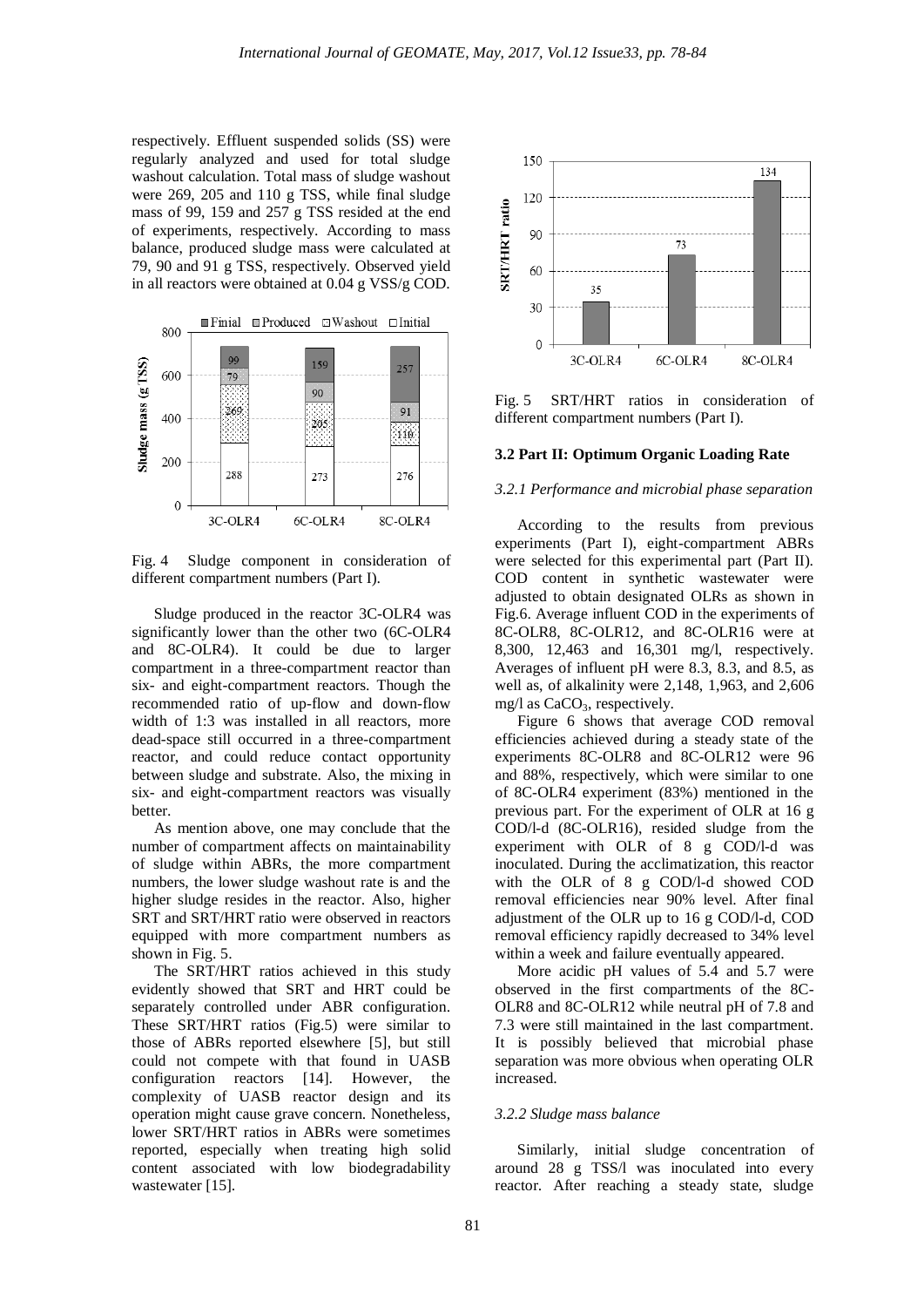component of every experiment with eightcompartment was analyzed and exhibited in Fig.7 (Note: result of the 8C-OLR4 was referred from previous part). Total sludge washout and final sludge mass of the 8C-OLR4, 8C-OLR8, 8C-OLR12 and 8C-OLR16 experiments were 110, 144, 168 and 206 g TSS, as well as 257, 256, 321 and 378 g TSS, respectively. In addition, produced sludge mass were calculated at 91, 122, 201 and 308 g TSS, respectively.



Fig. 6 COD removal efficiencies of the Part II experiments.

Although these ABRs were equipped with the same number of compartment, the SRT and SRT/HRT ratios were not similar. It can be seen that the different OLRs affected on the SRT/HRT ratios, higher OLR resulted in lower SRT/HRT ratio as shown in Fig.8. The explanation should be that higher OLRs resulted in more biogas production, consequently, rising biogas enhanced turbulence in sludge bed. Therefore, total sludge washout mass (g TSS) accordingly increased when OLRs were raised. However, sludge mass and a SRT/HRT ratio of the 8C-OLR16 must be remarked that they were calculated from only 34 days of operation before failure.



Fig. 7 Sludge component in consideration of different OLRs (Part II).



Fig. 8 SRT/HRT ratios in consideration of different OLRs (Part II).

#### **3.3 Fluorescence In Situ Hybridization (FISH)**

The microbial populations were studied by FISH technique using probe EUB338 labeled with FITC (green) for domain Eubacteria, which acidogens belong to this bacterial group. Also, probe ARC915 labeled with CY3 (red) was used for domain Archaea, which methanogens were categorized into this group. DAPI (blue) staining was applied to determine total cell bacteria. Figure 9 shows FISH images of the 3C-OLR4 experiment.

The ratio of acidogens (EUB338 probed; green color) to total bacteria cell (DAPI stained; blue color) were quite similar to the ratio of methanogens (ARC915 probed; red color) to total bacteria cell (DAPI stained; blue color) in every compartment (C1, C2 and C3). This could be stated that the populations of methanogens and acidogens were almost identical throughout the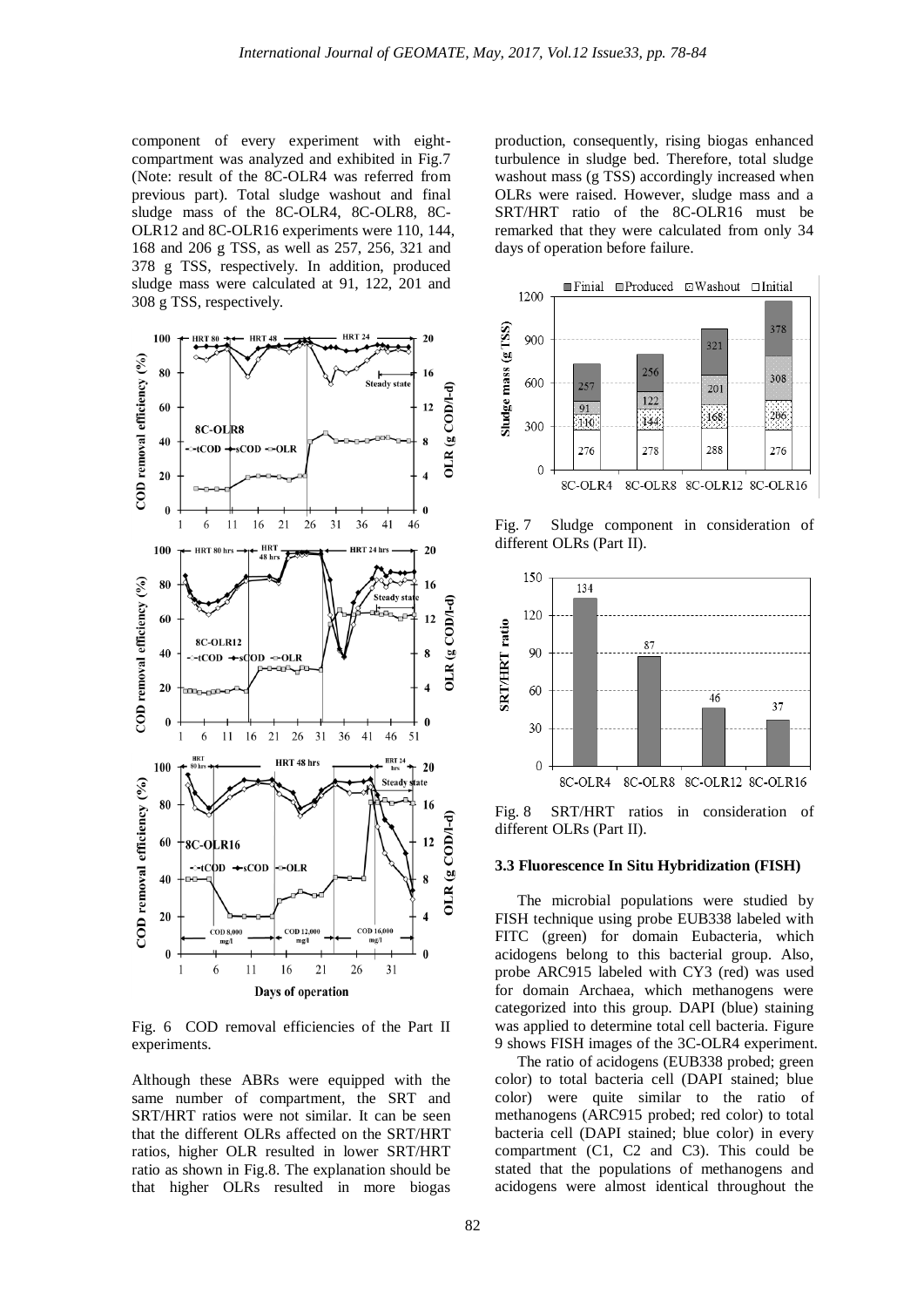ABR. Three compartments could not stimulate microbial phase separation in this case. This was consistent to the mentioned pH values of 6.8, 6.9 and 7.1 in C1, C2 and C3, respectively. It was obvious that three compartments could not promote the microbial phase separation.



Fig. 9 DAPI-staining/epifluorescence micrographs of microbial cells **3C-OLR4** experiment; Left: DAPI staining, Middle: Bacterial cells hybridized with FITC-labeled EUB338, and Right: Archaeal cells hybridized with Cy3-labeled ARC915.

In case of eight compartments, lengthwise difference of microbial population in the ABR was revealed in Fig. 10. The ratio of acidogens and methanogens in each compartment of the 8C-OLR8 experiment was visually estimated at 90:10 in the first compartment. Since the second compartment, acidogens were relatively lower than methanogens, especially in the last two compartments (C7 and C8) that acidogens were greatly less than methanogens. Similarly, FISH results of the experiments 8C-OLR12, and 8C-OLR16 (data not shown here) also illustrated compartmentalized change of microbial population. Increased OLRs (up to 16 g COD/l-d) did not affect microbial phase separation in this study.

Acidogens (EUB338 probed; green) was a prominent group in the front compartment while methanogens (ARC915 probed; red) was in the rear compartments. Thus, it is interesting to note that acidogenic phase was evident in the first three compartments where low pH values between of 5.4-6.7 occurred. Whereas methanogenic phase was manifested in the last four to five compartments (pH values were about 7.0-7.8). In addition, the visual observation of sludge in different compartments exhibited that sludge in the first three compartments was more whitish, while those in the latter compartments were more blackish. This was similar to a study [16] mentioning about blackish color of methanogenic phase.



Fig.10 DAPI-staining/epifluorescence micrographs of microbial cells 8C-OLR8 experiment; Left: DAPI staining, Middle: Bacterial cells hybridized with FITC-labeled EUB338, and Right: Archaeal cells hybridized with Cy3-labeled ARC915.

## **4. CONCLUSION**

The compartmentalizing configuration is an important factor affecting on SRT/HRT ratio. More compartments help retarding sludge washout, resulting in higher SRT with smaller HRT. Consequently, high COD removal efficiency was obtained by using eight-compartment ABR. Though microbial phase separation was not obvious in three-compartment ABR, fair COD removal efficiency (over 70%) was still achieved. Eight-compartment ABR could handle operating OLRs up to 12 g COD/l-d and still provided COD removal efficiency higher than 80%, especially for